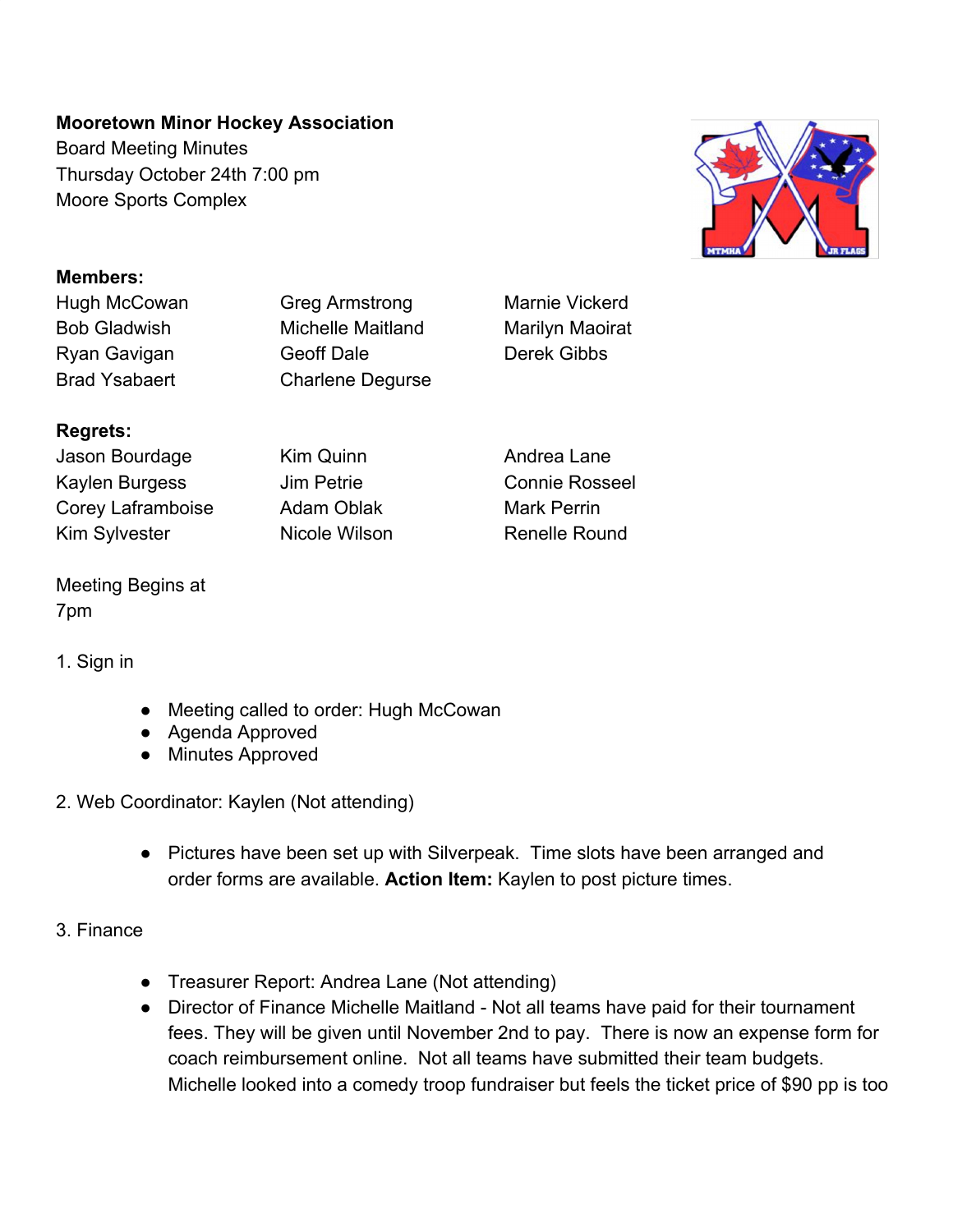expensive and that the event would not be successful.

- Sponsorship: Marilyn Wellings event was a huge success with \$5000 being donated by Wellings to MTMHA. **Action Item**: A donation plaque will be purchased and presented to Wellings. One team sponsor is yet to pay and one wall sign sponsor is yet to pay. There has been some interest from a sponsor to purchase zamboni advertising. **Action Item**: Marilyn will connect with Kendall, Duncan and John Baker regarding Zamboni Sponsorship. Hockey Fights Cancer was successful with MTMHA and Lady Flags donating approximately \$1300 to the Canadian Cancer Society.
- Volunteer Coordinator: Charlene DeGurse There are three missing volunteer cheques from Midget AE. Volunteer Hours will be given to only five bench staff per team. Four Hours of volunteer time must be completed at a tournament.
- Hockey Moms: Kim Sylvester (not attending) Tickets have been printed and are ready to be sold for the Gord Downie Print. Hockey Moms had a few No Shows at the AE Tournament.
- 4. Hockey Operations
	- VP address: Greg Armstrong There has been some difficulty getting some Juvenile players registered. Overall things are running well. **Action item**: eHockey accounts need to be brought up at coaches meeting so people know how to use it (next season).
	- Development: Brad Ysebaert Clinics are running well and will wrap up in January. For the next session would like to run Peewee and Bantam on Wednesday Nights and Novice and Atom on Thursdays. Novice and Atom ice time will be divided at 50 mins per division with 25 spots open per division. **Action item:** Registration for Clinics will open in the middle of November.
	- Director of Fundamental/Novice: Derek Gibbs Derek is working on finalizing coach registration. **Action Item**: Helmets need to stay on for medal presentations. **Motion** \$2765 to purchase 4 Intermediate Nets. Derek Gibbs, second: Ryan Gavigan Motion passed. **Motion** foam boards and small nets placed up for sale. Bob Gladwish, second Ryan Gavigan Motion passed. **Action item**: Kaylen to post IP and younger rosters on website.
	- Director of Quad-County League: Geoff Dale Peewee Quad County pulling up 2-3 players every game. **Action Item**: Hockey Committee to meet and work on changes to AP bylaws. Possibility of MTMHA hosting a Local League Top 3 Memorial Cup/Playdown Style Tournament in April (not for this year but in future).
	- Shamrock/Tournaments: Adam Oblak Shamrock Midget Allstar Game will be hosted by MTMHA. **Action item** - Marilyn will contact council regarding donation of ice time for the All Star Game. AE Tournament - only hiccup was that one Ref was late. Bantam AE won Gold, Peewee AE won Bronze and, Atom AE won silver. Good reviews from